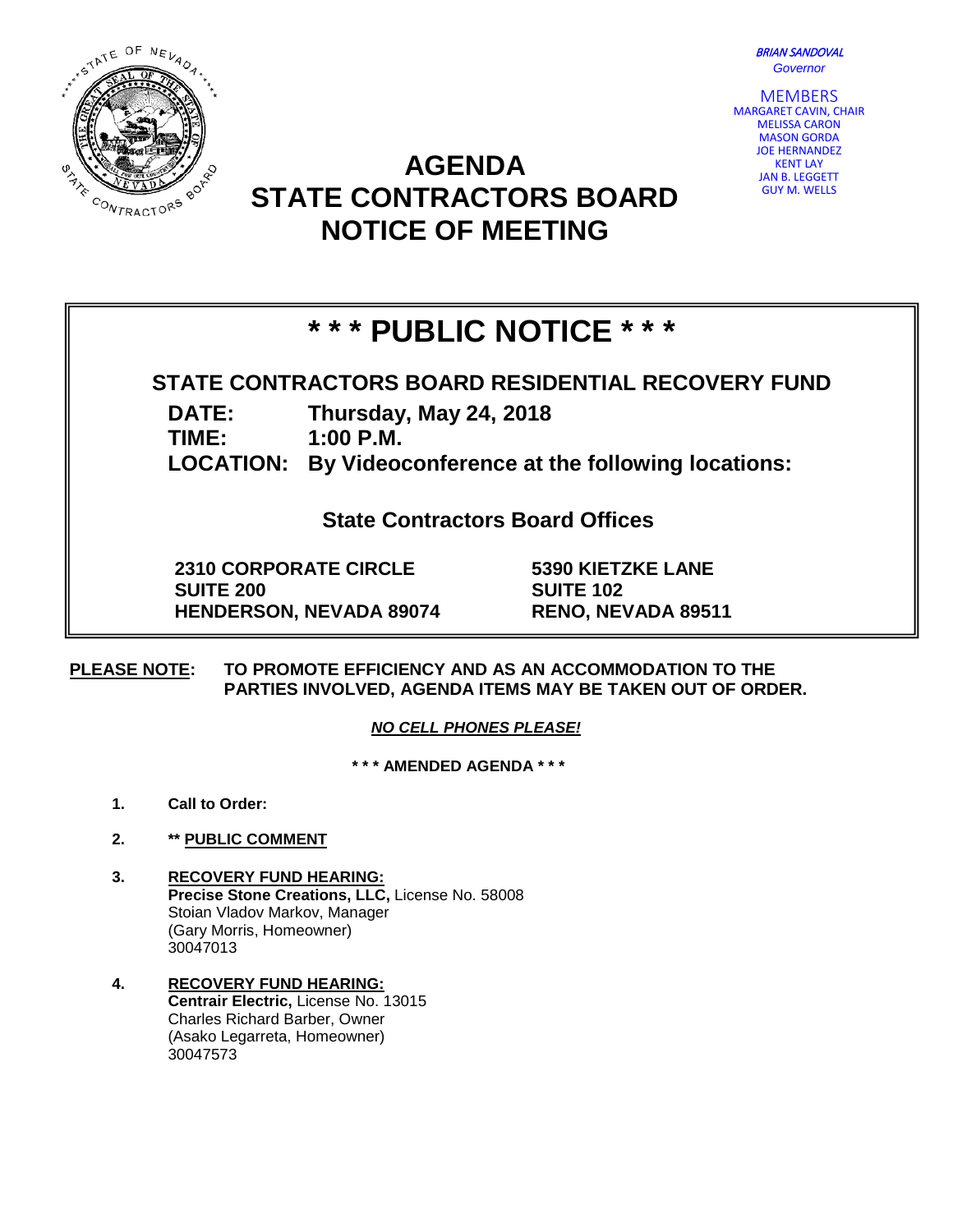**5. RECOVERY FUND HEARING:**

**Centrair Electric**, License No. 13015 Charles Barber, Owner (Pedro Rodriguez, Homeowner) 30047657

**6. RECOVERY FUND HEARING: Centrair Electric**, License No. 13015 Charles Barber, Owner (Jean Goyhenetche, Homeowner) 30047657

#### **7. RECOVERY FUND HEARING: Desert Roofing, LLC,** License No. 76069 Norman Ishikawa, Manager Ed Ishikawa, Manager (Robert Gordon, Homeowner)

#### **8. RECOVERY FUND HEARING: R W and Associates dba C L M Development**, License No. 64376 Cameron Lee Miller, Managing Member (Brent Pollard, Homeowner) 30046944

#### **9. RECOVERY FUND HEARING:**

30046513

**Sunpower by Renewable Energy Electric, Inc.**, License No. 62767 Jason Michael Vita, President and Qualified Individual (Ken Flewellyn, Homeowner) 30047656

#### **10. RECOVERY FUND HEARING:**

**Sunpower by Renewable Energy Electric, Inc.**, License No. 62767 Jason Michael Vita, President and Qualified Individual (Shannon Xhola, Homeowner) 30047740

#### **11. RECOVERY FUND HEARING: Sunset Oasis Landscaping, LLC**, License No. 80570 Brandon Carl Collins, Managing Member and Qualified Individual (Doug Herman, Homeowner) 30047385

#### **12. RECOVERY FUND HEARING: Esprit Construction**, License No. 47286 David Horne, Owner (Tina Hromada, Homeowner) 30047838

#### **\*\* PUBLIC COMMENT**

**13.** Adjournment – For Possible Action